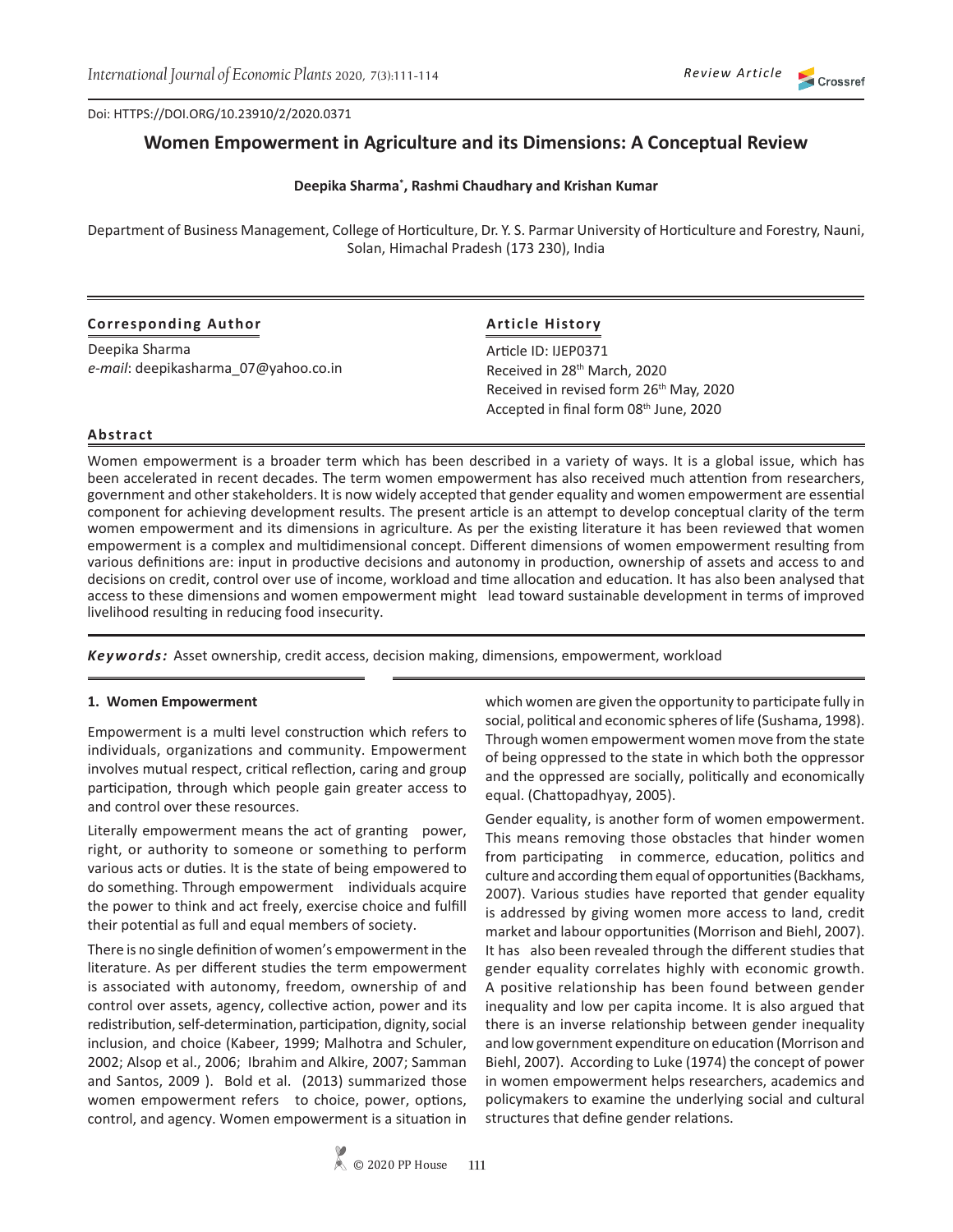#### **2. Women Empowerment and Agriculture**

Women also play a significant role in the sustainable development of the economy through their contribution in the household and agricultural activities, often at par with men (Majumdar and Shah, 2017). IFAD (2011) reported that women empowerment in agriculture is one of the most important dimensions of empowerment for rural women. Women play crucial roles as farmers and business women in smallholder agricultural production. Simultaneously they manage household nutrition as mothers (Abebe et al., 2016). Women make up to half of the agricultural labour force in many developing countries; however the nature and extent of men and women farmers' role vary from region to region, culture to culture, even from crop to crop. Along with active participation of women in agriculture they are responsible for most household activities, like food preparation, fetching water, firewood collection, and child care due to the gender based division of labour. (Singh and Arora, 2010). Women's empowerment has a direct impact on agricultural productivity and household food security (Sraboni et al., 2014; Harper et al., 2013). A women who is empowered to make decisions regarding what to plant and what inputs to apply on her plot will be more productive in agriculture. Empowered women will also be better able to ensure her children's health and nutrition, in no small part because she is able to take care of her own physical and mental well-being (Smith et al., 2003). Experts say that if the gender gap is reduced in access of productive resources and opportunities and women are provided these basic services then agriculture productivity could grow by 20-25% to meet food security and may reduce hunger (Srivastava and Srivastava, 2017). Since women in rural areas are largely dependent on agriculture for their livelihoods, household's vulnerability to food insecurity is greatly influenced by their levels of empowerment in agriculture (IFAD, 2011).

### **3. Dimensions of Women Empowerment in Agriculture**

Women's empowerment is a complex and multidimensional concept. Different dimensions of women empowerment resulting from various definitions of women empowerment are: input in productive decisions and autonomy in production (Unnati et al., 2012 ; Alkire et al., 2013; Das, 2015; Jha and Nagar, 2015; Malapit et al., 2015; Khyade and Khyade, 2016), ownership of assets and access to and decisions on credit (Mazhawidza and Mangengwa, 2011; Isa, 2012; Alkire et al.,2013; Jha and Nagar, 2015 ; Malapit et al., 2015; Srivastava and Srivastava, 2017), control over use of income (Mehra and Rojas, 2008; Jha and Nagar, 2015; Malapit et al., 2015; Srivastava and Srivastava, 2017), Group membership (FAO, 2011; Alkire et al., 2013; Gupta et al., 2017**)** Workload and time allocation (Narayan, 2002; Alkire et al., 2013; Malapit et al., 2015; Srivastava and Srivastava, 2017).

*3.1. Input in productive decisions and autonomy in production*  This dimension concerns decisions about agricultural production. It refers to sole or joint decision-making about food and cash crop farming, livestock and fisheries, and autonomy in agricultural production (Alkire et al., 2013).

The women play a significant and crucial role in agricultural development and allied activities including crop production, livestock rearing, horticulture production, post harvest activities, agro forestry, fisheries etc. Women work in the fields, homes, outside the farm, and at the markets, but decisions over the household and its economy are often dictated by their male counterparts. While taking decisions pertaining to agricultural sector, women's suggestions are not given due consideration. Women have less authority than men to productive decision making. This is one of the reasons for inequality in gender (Das, 2015; Jha and Nagar, 2015; Khyade and Khyade, 2016). The involvement of farm women in decision making is a tool for achieving greater success towards economically and ecologically sustainable agriculture. Although men take an active role in decision making in different areas of agriculture; still age, education and annual income are positively and significantly correlated to the participation of women in farm decision-making (Unnati et al., 2012).

### *3.2. Control over use of income*

This dimension concerns about control over the use of income and expenditures whether sole or joint. A person is considered adequate on this dimension if he or she has input and participation into decisions related to the activity about generated income (Alkire et al., 2013).

The man is the sole decision maker related to income in the family. An example is that a woman cannot even sell her own livestock. Her husband is the one who authorized that and who sells it (Bagayoko, 2018). As the farm produce is marketed commonly by men and that gives them complete control over household finance (Patel, 2012). Mahmud et al. (2012) has confined through his studies that doing work and income-generating activities successfully empowers not just an individual but empowers the entire family too.

### *3.3. Access to and decision on credit*

Credit is the most crucial input. The access of women to the credit is limited since they are not the land owners. If women do not own land, they have little access to credit; because credit facility requires collateral such as ownership of land. Little access to credit result in low agricultural productivity as without credit women find it difficult to purchase essential inputs such as seeds, tools and fertilizer (Mazhawidza and Mangengwa, 2011; Srivastava and Srivastava, 2017). A large disparity exists between men and women in terms of accessing banking services. Due to low levels of property ownership, women often lack land ownership as a collateral for bank loans. Even micro-credit schemes have come under scrutiny for coercive lending practices (Jha and Nagar, 2015).A significant positive relationship has been observed between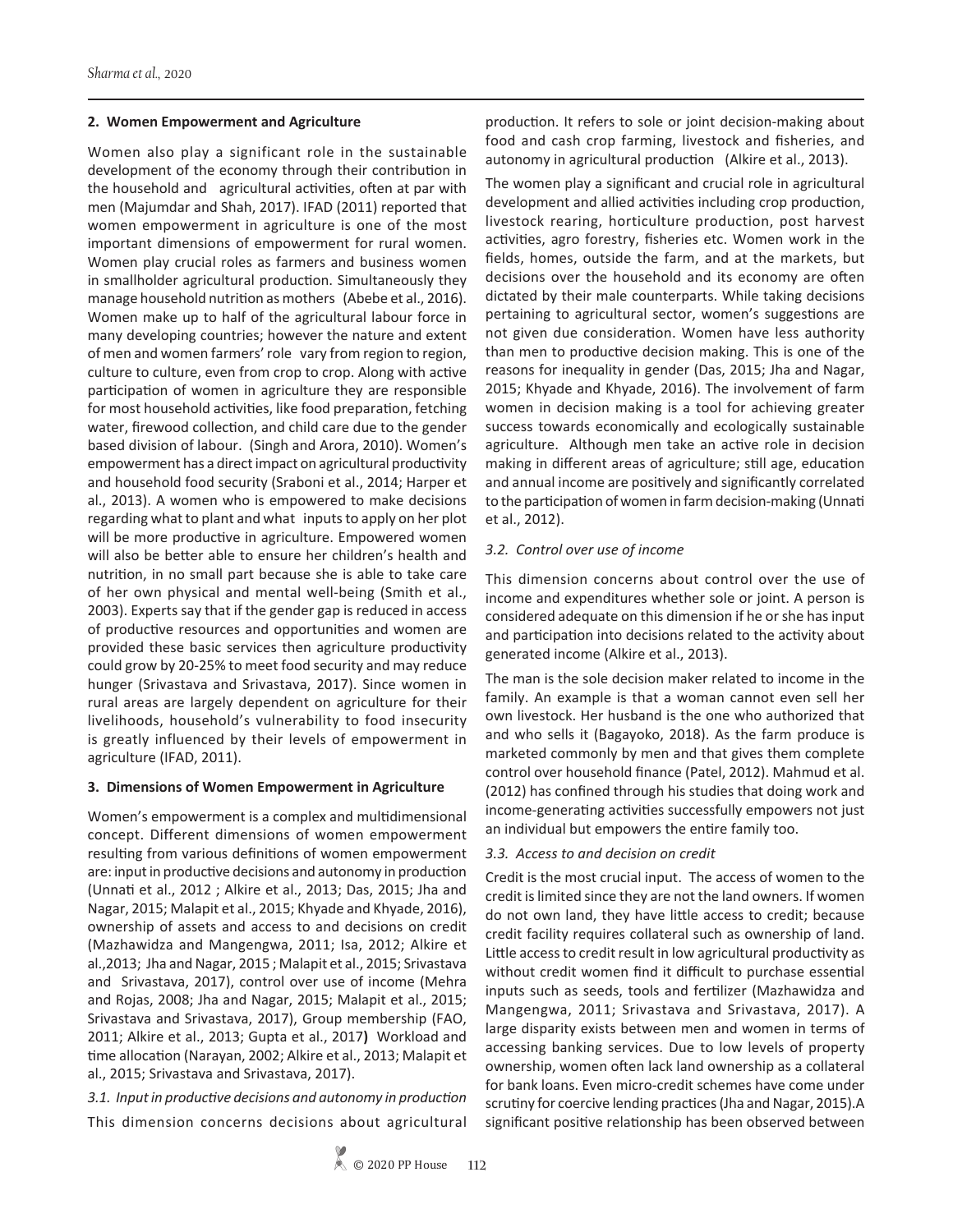rural women's access to agricultural credit and its effect on agricultural productivity. Isa (2012) has revealed through her study that there is a significant correlation between credit and output. It has also been opined that women who received a substantial amount of credit also produced higher agricultural output (Isa, 2012).

### *3.4. Work load and time allocation*

Time allocation dimension concerns the allocation of time to productive and other household activities. It also involves satisfaction with the time available for leisure activities (Alkire et al., 2013). Women's time constraints not only are a burden on women themselves but can negatively affect the care and welfare of children and other family members as well (Narayan, 2002) .

Women perform rigorous agricultural work that is undervalued and underpaid. As farmers, agricultural workers and entrepreneurs, women constitute the backbone of India's agricultural and rural economy. Their hard work has not only been unpaid but also remained mostly unrecognized. They perform on a daily basis the most tedious and back-breaking tasks in agriculture, animal husbandry and homes. They are also responsible for the well-being of the household. They care for their children, provide nutrition or usually take part in agricultural activities, and complete domestic tasks. (Patel, 2012; Srivastava and Srivastava, 2017).

## *3.5. Education*

Education is most important means of empowering women. Education enhances women with the knowledge, skills and self confidence to participate fully in the development process. If the women are educated then the economy will also be improved. Education helps them to grab more number of opportunities and become stronger and powerful than earlier. It will also lead to reduce the poverty levels and improve in the economic growth (Bhoganadam et al., 2014).

Majority of Indian women engaged in agriculture are illiterate. Illiteracy prevents women from participating in more skilled labor sectors. Due to this factor average gender wage disparity exists. The lack of employment mobility and education render the majority of women in India vulnerable (Srivastava and Srivastava, 2017).

# *3.6. Ownership of assets*

Although women have equal rights under the law to own property and receive equal inheritance rights, yet in practice, women are at a disadvantage. The Hindu Succession Act of 2005 provides equal inheritance rights to ancestral and jointly owned family property. Due to the strong patriarchal custom in India men hold authority over female family members and inherit property and title. Due to weak enforcement of law most of the women do not get a share of parental property, and do not own any property in their own names. Women continue to have little access to land and property due to weak enforcement of laws protecting them (Jha and Nagar, 2015).

Women hardly enjoy property's ownership rights directly in their names. They face constraints in accessibility to land. Women have little control over decisions made in reference to land. Women face significant obstacles in agriculture, especially inequalities in access to and control over crucial resources and inputs, even with land in their names (Srivastava and Srivastava, 2017; Mehra and Rojas, 2008). Even FAO (2011) states that in countries such as Latin America where there is greater access to land, men have larger land holdings as compare to women.

## **4. Conclusion**

Women, the integral part of society, play a significant role in sustainable development of economy through their household and other activities. Still they are ignored; face discrimination and many obstacles in every aspect of life. Empowering women is the pivotal role in the empowerment of family and society as well. Women empowerment would lead toward improving livelihood by reducing food insecurity because they can spend more on their families. Women must have financial liberty and role in decision making.

## **5. References**

- Abebe, L., Kifle, D., Groot, H.D., 2016. Analysis of women in agriculture index: the case study of Toke Kutaye District of Oromia, Ethiopia. In: Proceedings of 5<sup>th</sup> International Conference of African Association of Agricultural Economists, Ethiopia, 23−26.
- Alkire, S., Dick, R.M., Peterman, A., Quisumbing, A.R., Seymour, G., Vaz, A., 2013. The women's empowerment in agriculture index, World Development 52, 71−91.
- Alsop, R., Bertelsen, M., Holland, J., 2006. Empowerment in practice from analysis to implementation, Washington, DC: World Bank, https:// openknowledge.worldbank.org/handle/10986/6980.
- Backhams, M.C., 2007. Does increased gender equality lead to convergence of health outcomes for men and women? A study of Swedish Municipalities. Swedish National Institute of Public Health. Social Science and Medicine 64(9), 892−903.
- Bagayoko, M.L., 2018. Mali home gardens qualitative gender study. The World Vegetable Center, Unpublished report.
- Bhoganadam, S.D. , Malini, H, Rao, D.S., 2014. Women's empowerment and economic development. International Journal of Multidisciplinary Management Studies 4(8), 100−107.
- Chattopadhyay, A., 2005. Women and entrepreneurship. Yojana, a Monthly Journal of Ministry of Information and Broadcasting 5(1), 123−156.
- Das, L., 2015. Work participation of women in agriculture in Odisha. IOSR Journal of Humanities and Social Science 20, 66−78.
- FAO, 2011. Women in agriculture: Closing the gender gap for development. In: The state of food and agriculture.